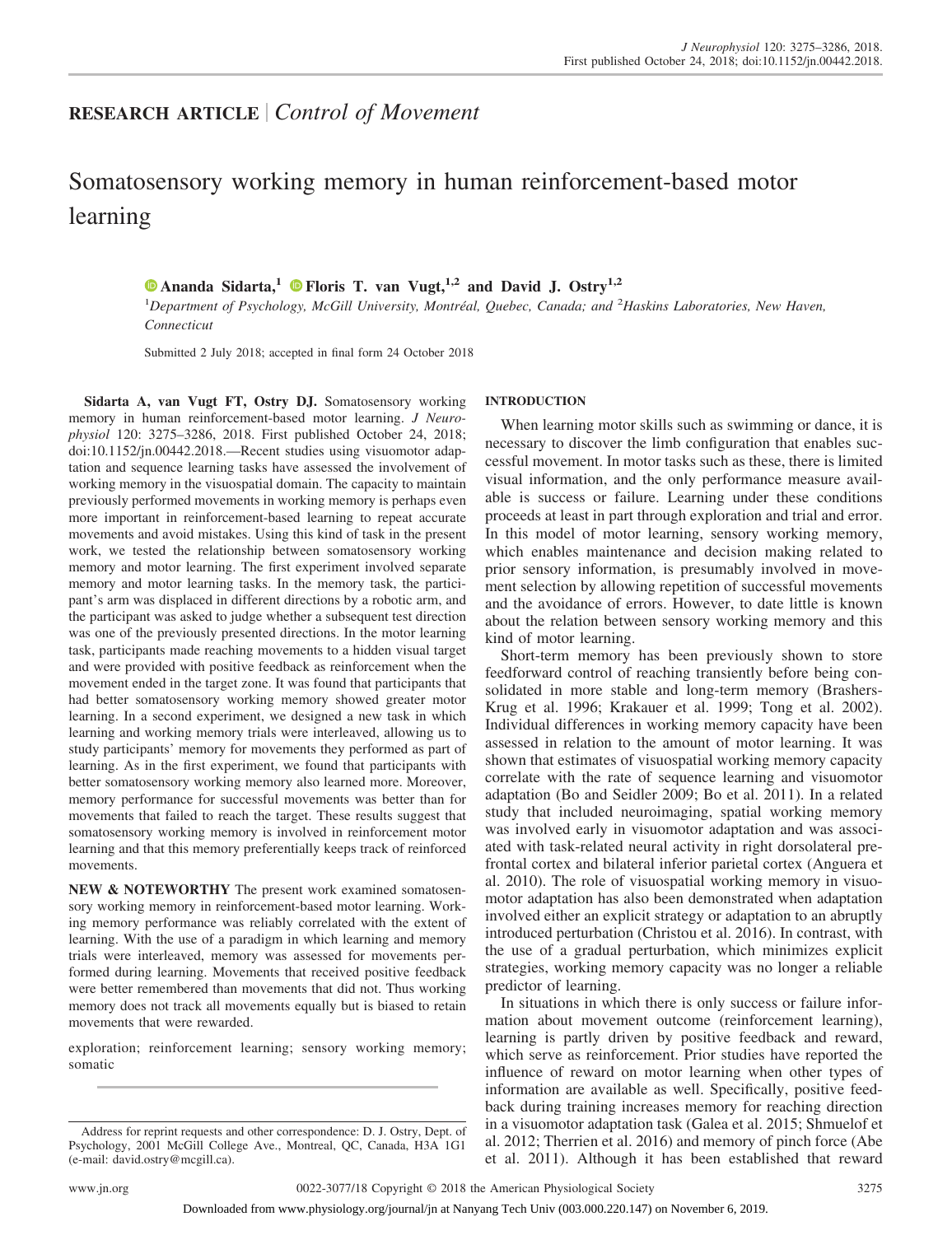during training plays a role in motor learning, its effects on working memory remain unclear.

Recent behavioral studies have investigated somatosensory processes involved in reinforcement-based motor learning in a task in which participants received binary feedback on their movement outcome (Bernardi et al. 2015; Therrien et al. 2018). In the present study, we assessed the relationship between somatosensory working memory and human motor learning in a similar task in which participants made movements to hidden targets and received positive feedback when the movement finished within a target zone. We hypothesized that, given the paucity of visual information, the task would be heavily reliant on somatosensory information (Bernardi et al. 2015) and accordingly that participants with better somatosensory working memory would show better learning. This hypothesis was addressed in two separate experiments. The first was an offline experiment, in which working memory and learning tasks were completed on separate days and working memory capacity was tested as a predictor for motor learning performance. The second experiment aimed to understand what movements participants held in memory during the experiment. One hypothesis is that participants held both successful and unsuccessful movements in memory because these are the movements to adopt or avoid, respectively, in the future. An alternative hypothesis is that predominantly rewarded movements are remembered because in principle repeating these movements accurately is sufficient for performing the task. These contrasting hypotheses were tested in an online experiment, in which motor learning and memory trials were presented in an interleaved fashion to assess participants' memory for their own movements. The online technique enabled us to examine in a trial-by-trial manner whether successful or unsuccessful movements were remembered more or less well. Overall, it was observed that participants who had better somatosensory memory learned more in the motor task. The online experiment also revealed that successful trials (trials with positive feedback as reinforcement) were better remembered.

# **MATERIALS AND METHODS**

We conducted two separate studies that measured offline and online working memory, respectively. A total of 30 right-handed participants were recruited (6 men, mean age  $= 22.11$  yr old,  $SD = 2.85$ ) for the offline working memory experiment, which consisted of two experimental sessions, one testing motor learning and the other testing working memory. Each session was completed on a separate day with the order counterbalanced across participants. For the online working memory experiment, we recruited another 30 right-handed participants (4 men, mean age =  $20.9$  yr old, SD =  $2.45$ ) for a single-day study. All procedures were approved by the McGill University Faculty of Medicine Institutional Review Board. The participants were healthy adults with no prior physical or neurological conditions and provided written informed consent to the study.

Both experiments used a two-degree-of-freedom robotic manipulandum (Interactive Motion Technologies) with a vertical handle attached to the end-effector. Participants were seated in front of the robot with their right shoulder abducted to  $\sim 70^{\circ}$  and the elbow supported by an air sled. A semisilvered mirror, which served as a display screen, was placed just below eye level and blocked the vision of the arm and the robot handle. A white start circle, 20 mm in diameter, was positioned on the display screen at ~30 cm in front of the participant's body midline.

# *Offline Working Memory Experiment*

*Sensorimotor learning paradigm.* The task in this study was similar to that used in previous work (Bernardi et al. 2015; Sidarta et al. 2016). Briefly, in the left part of the workspace, the participant was shown a 1-cm-thick white target stripe or bar, within which there was a hidden rectangular target zone that also had a width of 1 cm (Fig. 1*B*). The center of the zone was located 15 cm from the center of the start circle. Parallel to this target stripe was a thin yellow line that indicated the distance of the hand from the stripe. A small 12-mm-diameter yellow circle attached to the yellow line corresponded to hand position. This circle was shown briefly at the beginning of each movement and disappeared as soon as the robot handle left the start position. No information about the lateral deviation of the hand was provided during movement, so the participants could not use the error information associated with lateral distance from the target as a learning signal.

The participant was first given 15 familiarization trials with instructions. In both the familiarization trials and in the actual experiment, participants were told that after a "Go" cue appeared, they had to perform straight outward reaching movements to the target stripe without making corrections. Each movement had to stop within the stripe and be completed within 500 - 700 msec. The participant was given feedback about the movement speed verbally if they were consistently too slow or too fast. However, there was no penalty if the movement did not end on time or ended outside of the stripe. Once the movement ended, the robot brought the arm back to the start position.

The experiment began with a block of 25 baseline trials without any feedback regarding movement accuracy. Participants were instructed to reach at an angle of 45° to the left. They then performed 4 training blocks of 50 trials each and were told to learn which movement to the unseen target was successful, that is, ended within the target zone. The goal was to reduce the deviation with respect to the hidden target. Success was determined solely by the lateral deviation at the movement end point, not the movement distance or speed. Following a successful trial, an animated explosion and the words "Nice shot!" along with a pleasant tone and a running score appeared on the screen to provide positive feedback as reinforcement. The width  $(1 \text{ cm})$  and center position of the target zone  $(45^{\circ}$  to the left workspace) were fixed. In this offline experiment, the participant was told to pay attention to the arm configuration when successful and to make as many successful movements as possible (no such instruction was given in the online experiment). The session ended with a final set of 25 movements without any feedback, which evaluated motor accuracy following learning.

*Offline somatosensory working memory task.* An offline somatosensory working memory task tested recognition memory. A set of memory items was presented one at a time followed by a test item (probe). The participant had to indicate whether the test item was in the memory set or not. In the present working memory task, the to-be-remembered items were passive limb displacements produced by the robot in directions in the left part of the workspace as in the sensorimotor reaching task described above. During the experiment, the view of the arm was occluded, and the screen was completely blank.

Each trial of the memory test began with the words "New Round" presented on the screen as a visual cue. The participant was instructed to remain passive as the robot displaced the right arm outward in four different directions (Fig. 1*C*); each had an amplitude of 15 cm and took 900 ms to complete. After a brief hold time at the destination, the manipulandum moved the arm back to the start position. There was a delay of 500 ms between consecutive movements. Once the participant had experienced the four memory items, a tone was played, which was a cue indicating the following displacement would be the test direction. The participant responded verbally after having experienced the test direction, that is, "Yes" if they felt that the test item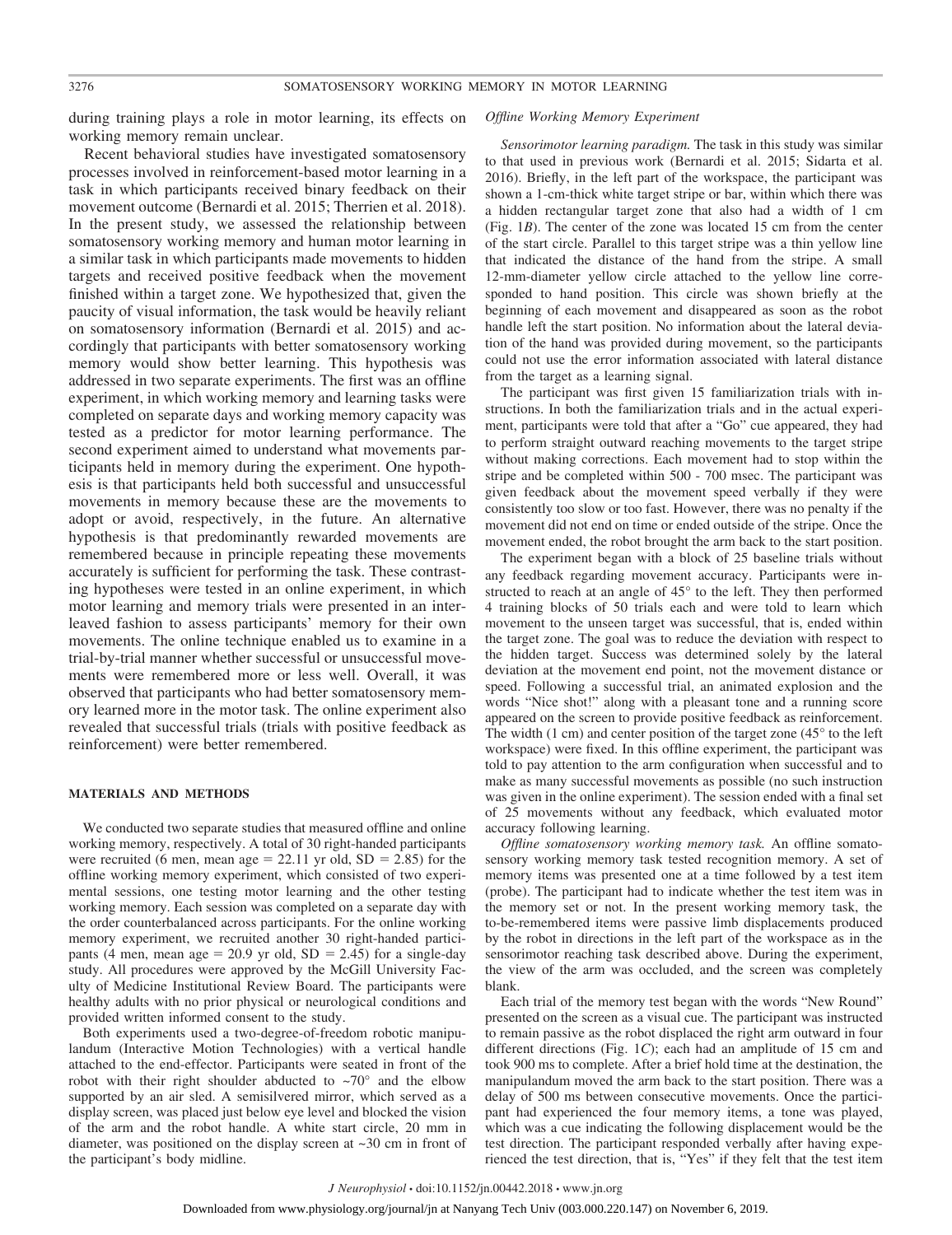**E**

#### Sensorimotor Learning and Offline Working Memory Task  $E$  Sensorimotor Learning and Online Working Memory Task **A**



Fig. 1. Experimental setup. *A*: offline working memory testing sequence. *B*: participants learned to make movements to an unseen visual target (gray). Movement accuracy was quantified as the lateral perpendicular deviation (PD) at the movement end point. *C*: somatosensory working memory test design. *D*: visuospatial working memory test design. *E*: online working memory testing sequence. *F*: online sensorimotor learning with examples of successful (green) and unsuccessful (red) movements. A movement was successful when it fell within 2.5° of the target direction (shown in gray). *G*: online working memory test trials (blue) were interleaved with the sensorimotor training trials (orange). Each working memory trial was based on a previous movement (seed trial, red). *H*: working memory test trials were placed according to a predefined probability distribution, which was a function of the number of trials since the last working memory test.

was one of the four directions presented in the memory set and "No" otherwise.

In a given block of memory test trials, the test item was one of the four directions in the memory set on half of the total trials. In such trials, the test items were presented with varying lags separating the test item and the to-be-remembered item in the memory set. For example, a lag 2 memory trial means that the test direction was the same as the memory set direction presented two items ago (Fig. 1*C*, dashed arrow). In the remaining half, the test item was a lure; that is, it was a totally new direction. The order in which the test direction was a lure or was one of the previous memory set items was randomized across trials.

On a given memory test trial, the set of four memory items and the test item (probe) were obtained as follows. In all cases, we first

started with 6 directions equally spaced with 10° separation. These six directions  $d_i$  were found using the following formula:  $d_i =$  $10i + 100^{\circ} + j$ , where  $i \in \{1, 2, 3, ..., 6\}$  and  $j \in \{-11^{\circ}, -10^{\circ}, ..., 10^{\circ}\}$ 11°}. Two out of these six directions were then chosen pseudorandomly to be discarded, resulting in the memory set of four directions. The directions that were discarded were not at the two extremities and not adjacent to one another. Last, the test direction was selected as follows. If this was a lure trial, one of the two removed directions became the test direction, otherwise one of the four memory directions was chosen at random to be the test direction.

Before the start of the actual task, each participant went through six familiarization trials with feedback (correct/incorrect) to ensure that they understood the task. The actual task consisted of 6 blocks of 24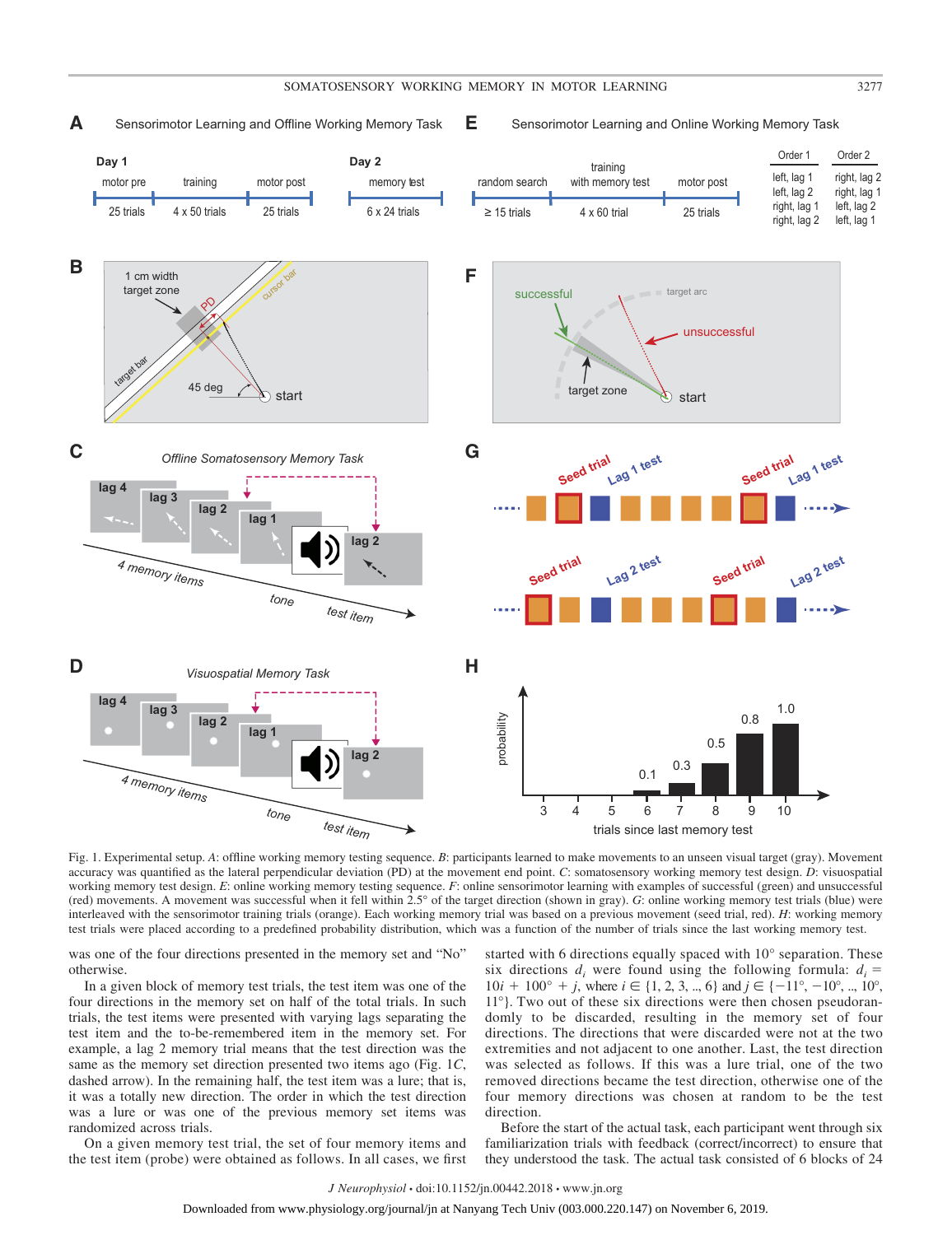trials that lasted for  $\sim$ 8–10 min each with a short break after each block. Overall, there were 18 trials at each lag.

*Visuospatial working memory and digit span tasks.* To determine whether the relationship between working memory and learning was specific to somatosensory memory, we invited the participants who did the above tasks to participate in a set of control conditions. The first task was a visuospatial working memory task, which assessed the ability to remember the locations of items presented visually in space. The task resembled the somatosensory working memory task with the exception that there was no displacement of the arm and the stimuli were locations of the end of movement that were shown as white circles on the screen (Fig. 1*D*). Each participant underwent a series of familiarization trials before the actual test. They were told to pay attention to a  $20 \times 20$  cm bounded area on the left side of the screen with the white start position in its lower right corner. Four white circles would then be presented one after the other, followed by a tone and a test circle. The participant then had to verbally indicate whether the test circle was in the memory set or not. As with the somatosensory working memory task, the actual test consisted of 6 blocks of 24 trials each, and the set of memory and test items was generated using similar procedures.

Two other cognitive tests were also employed as control tasks. Following the visuospatial working memory task, the participants were presented with forward and backward digit span tasks to tap into the verbal short-term memory (Wechsler 1999). In this task, participants were presented a sequence of digits on the screen and then had to report the sequence in forward or backward order (as specified by an instruction) using the keypad. At the beginning of the test, a message would appear on the monitor screen to tell the participants whether the task was a forward or backward task. During the experiment, a series of numbers at a pace of 1 s per digit was presented with a 1-s pause in between sequential digits. Both tasks began with a set of three-digit numbers and continued up to nine-digit numbers. Within a set, there was no single number that was repeated, and the digit sequence was random. Before the experiment, we provided the participants with three familiarization trials with instructions using twodigit numbers. Subsequently, they began the actual task, which consisted of the forward and backward digit span task (with the order counterbalanced). Task performance was quantified as the proportion of correct trials. Out of 30 original participants, 25 participated in the control conditions.

*Data analysis.* Motor performance in each trial was quantified as the perpendicular deviation (PD) at movement end point from a straight line originating at the start position and passing through the center of the target bar, which is exactly 45° to the left of a straight-ahead movement. If the movement ended beyond the target bar, the perpendicular lateral deviation was computed with respect to this movement end point (Fig. 1*B*). Movements that ended closer to the center had smaller PD scores. For each participant, the average absolute deviation (|PD|) before (Pre) and after (Post) training was calculated using the 25 trials without any positive feedback, and the difference served as a measure of improvement in accuracy, with larger positive values corresponding to greater learning. Using the same set of trials, we also assessed accuracy in terms of movement bias (or the average value of signed PD) and end-point variability (or standard deviation of signed PD), which evaluated movement consistency. During training blocks, to assess whether positive feedback or its absence influenced the movement on the immediately following trial, we calculated the absolute change in movement direction following each successful and unsuccessful trial as  $\Delta m_n = \text{IPD}_{n+1}$  – PD<sub>n</sub>, which gives the difference in PD between the trial *n* and  $n + 1$ , contingent on trial *n* being successful or not.

In the somatosensory working memory task, we quantified both the hit rate (proportion of "yes" responses when the test item was part of the memory set) and the false alarm rate (proportion of incorrect "yes" responses) for each lag, and the difference between hit and false alarm rates was obtained. Using ANOVA, we assessed differences in hit –

false alarm rates across lags. The same analyses were conducted for the visuospatial working memory test. Tests for normality and assumption of sphericity of the data set were conducted using Shapiro-Wilk test and Mauchly's test, respectively. Relevant post hoc analyses were done with Bonferroni-Holm correction.

A composite somatosensory working memory score of each participant was computed as the average of hit – false alarm rates over all four lags. A similar approach was used to obtain an individual's visuospatial working memory score. Performance on the forward and backward digit span tasks was measured by proportion of correct trials. Subsequently, we computed the correlation between each of the memory scores and the measures of learning together with the 95% bootstrapped confidence interval (CI).

#### *Online Working Memory Experiment*

*Sensorimotor learning paradigm.* Whereas the first experiment was designed to test the relationship between the somatosensory working memory performance and the amount of motor learning measured separately (offline), a second experiment measured participants' memory for their own movements on a trial-by-trial basis during the learning processes. As such, the working memory test was interleaved with the motor learning trials themselves. This experiment used the same basic setup as the offline experiment but was divided into two parts, which involved sets of movements to a hidden target at the right and the left of the workspace, respectively. Memory testing was restricted to two lags, one tested at the right and the other at the left. The assignment of movement direction and memory test lag was random across participants (see Fig. 1*E*). There was a 10-min break halfway through the experiment, at which time participants switched movement directions and lags.

The study began with familiarization trials in which a quarter arc with a 1-cm thickness was shown on the screen (Fig. 1*F*). As before, vision of the participant's arm was blocked. Participants were instructed to move to any point on the arc after the "Go" cue appeared and to make straight movements without corrections. The yellow hand cursor position was removed once the arm moved outside of the white start circle. The required movement duration was 500 –700 ms, but there was no penalty if the movement did not end on time or outside the target arc. Once the movement ended, the robot brought the arm back to the start position. Directional error was measured in terms of angular deviation (AD) from the true target direction at the maximum movement speed. The width of the target zone was 5°, and positive feedback was provided if the AD was within  $\pm 2.5^{\circ}$  (Fig. 1*F*).

Following the familiarization trials, the arc was removed. However, the participant was instructed to move in the direction of the arc and was told that there was a target located in the now hidden arc. The task was to search for the correct direction to the target and then to continuously move in the same direction. When the direction was correct, the trial was considered successful, and the participant was given the same positive feedback as in the offline experiment (an animated explosion, a pleasant tone, and a score). This positive reinforcement was independent of the movement length although we told the participants during the familiarization trials whether the movement was too far beyond the arc or too short. For each participant, we chose a participant-specific target direction as follows. The participant first made 15 baseline movements (without feedback). The target direction was then set to the direction of the first movement after the 15th trial that fell within the range of  $20-70^\circ$  relative to the horizontal at the right of the workspace, or  $110-160^\circ$  at the left. This provided at least 15 movements in which participants randomly explored the workspace before the first reinforced (successful) trial. It also eliminated the use of explicitly defined directions to the target. Throughout training, the width and position of the reinforced direction did not change. After the random exploration phase, participants completed 4 blocks of 60 training trials with positive feedback when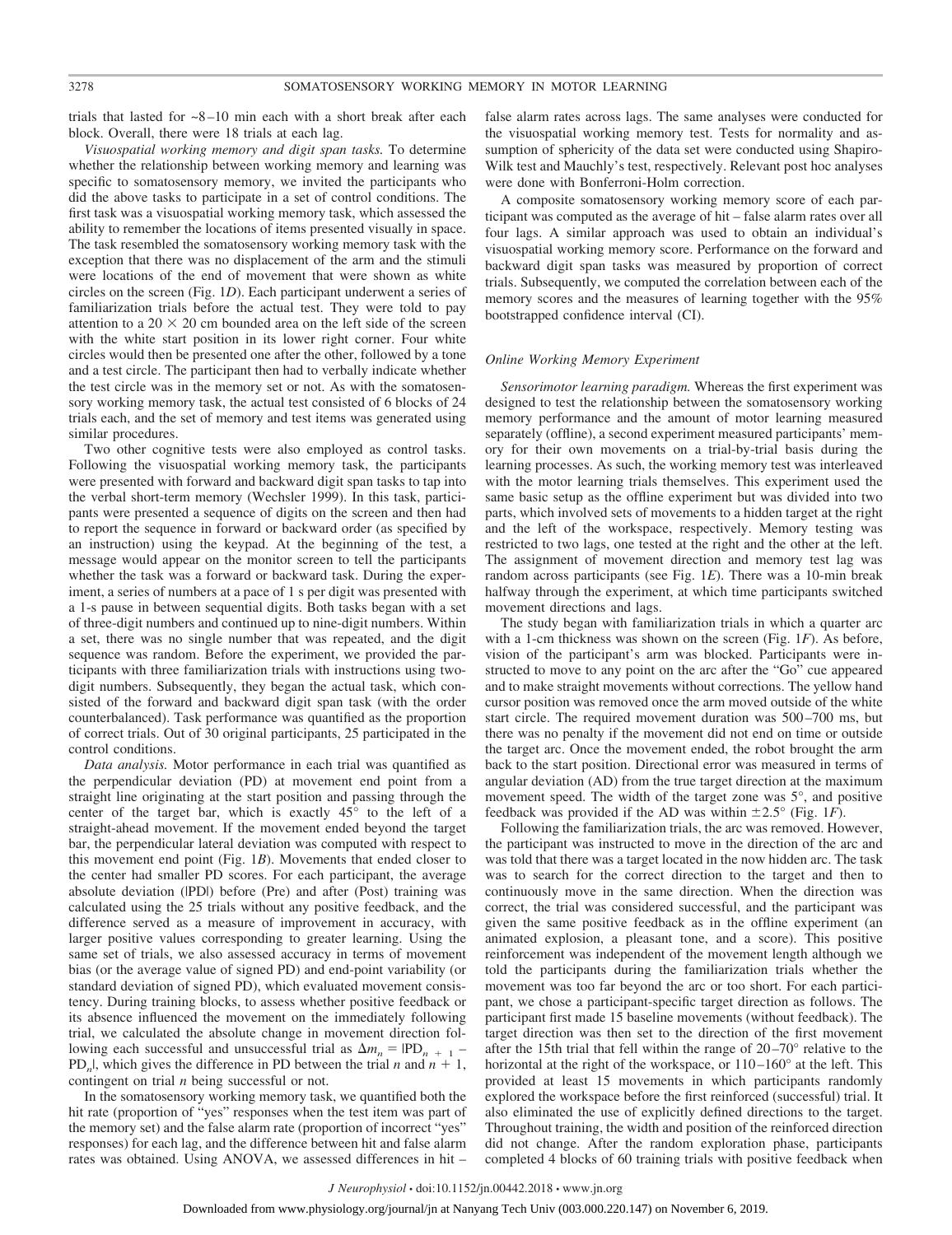successful. This was followed by 25 further movement trials with no feedback.

*Online somatosensory working memory test.* The online working memory test was designed to assess participants' memory for their own movements during motor learning in a trial-by-trial manner (Fig. 1*G*). Individual reaching movements were recorded from movement start to movement end point. On a memory test trial, the robot would replay a rotated version of the previous movement (in the case of a lag 1 memory test) or the movement two trials before (in the case of lag 2). The rotated movement was 5° to the left or right of the participant's original movement, selected at random. The movement that was used for the working memory test will be referred to as the seed movement. The task in the online working memory test was to indicate the direction of the rotation relative to their seed movement direction. Participants responded "Left" or "Right" for this purpose.

The online working memory tests were presented once every five to eight trials according to a probability distribution shown on Fig. 1*H*. A visual cue on the display screen appeared for 1,500 ms, indicating that the upcoming movement was a memory test. After responding, participants continued the training by again making reaching movements to the occluded target. Participants were explicitly informed whether lag 1 or lag 2 memory judgements were required for a given workspace direction.

*Data analysis.* In the online experiment, movement accuracy was quantified using absolute AD (|AD|) measured at the maximum movement speed. We used an arc along with the AD so that the target location could be made different for each participant while still ensuring that all participants made movements of equal distance. The total number of trials with positive feedback over the course of the four training blocks was used to quantify a reinforcement index of learning. As before, we quantified the effect of positive feedback on the present trial on movement direction on the following trial with

 $\Delta m_n = |AD_{n+1} - AD_n|$ , contingent on trial *n* being successful or unsuccessful. Because the working memory test was interleaved in between two training trials (trial  $n$  and  $n + 1$ ), we also examined whether the presence of the online working memory test had any influence on the change in movement direction  $(\Delta m)$  immediately after the memory test.

Working memory performance at each lag was quantified using the proportion of correct responses. To assess the effects of positive feedback on memory for movements, we examined whether memory was different following successful vs. unsuccessful movements. For each participant and each lag, working memory performance contingent on successful and unsuccessful seed movements was calculated separately. A two-way repeated-measures ANOVA was used to evaluate whether the success of a seed movement affected working memory performance at different lags. Tests for normality and assumption for sphericity were conducted using Shapiro-Wilk test and Mauchly's test, respectively. The Greenhouse-Geiser corrected *P* value was used if the sphericity assumption was violated. The correlation between motor learning and the overall memory performance was computed together with the 95% bootstrapped CI.

# **RESULTS**

# *Offline Working Memory Experiment*

In this study, movement accuracy before and after learning was quantified as the |PD| at the movement end point, based on the 25 movements in the baseline (Pre) and motor evaluation blocks (Post). Movement bias was measured as the average value of signed PD. Overall, participants showed learning as indicated by a reliable decrease in the mean absolute lateral deviation,  $|PD|$  [ $t(29) = 4.82, P < 0.001$ ] (Fig. 2*A*) and in the



Fig. 2. Results of the offline working memory experiment. *A*: movement accuracy as measured by the perpendicular deviation at movement end point (|PD|) in 3 different task phases (pre, training, and post). *B*: reinforcement rate averaged across participants (bins of 5 trials) shows an increase in the number of successful trials over the course of training. *C*: there was a larger change in movement direction following unsuccessful trials. *D*: somatosensory and visuospatial working memory decreases for movements that were presented longer ago (increasing lag). *E*: somatosensory working memory performance was positively correlated with improvement in accuracy in the motor learning task. Participants who had better working memory learned more. *F*: somatosensory working memory performance was positively correlated with reduction in end-point variability.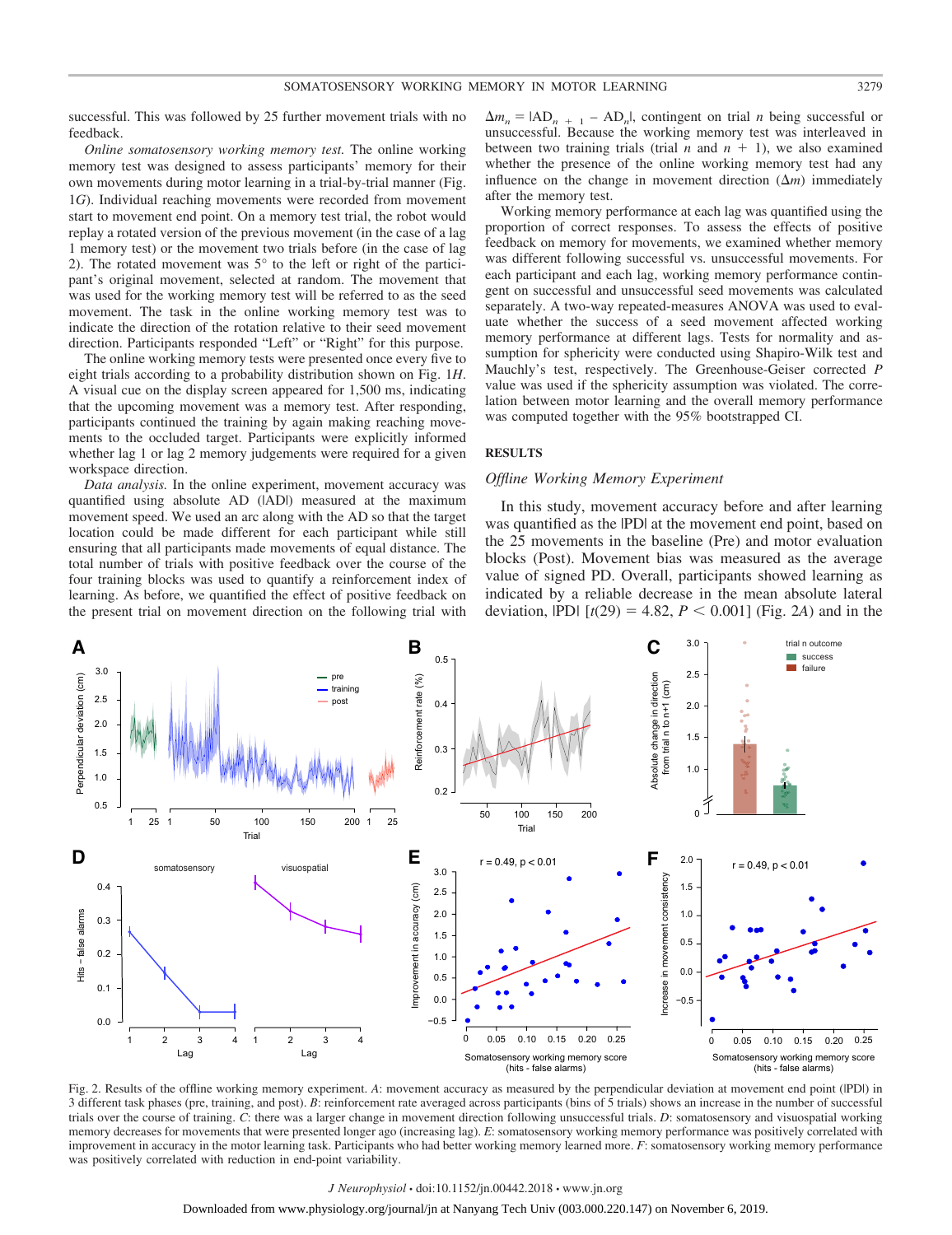magnitude of bias [Pre:  $M = 1.57$  cm, SD = 0.73 cm; Post:  $M = 1.01$  cm, SD = 0.57;  $t(29) = 5.19$ ,  $P < 0.001$ ]. With the use of the standard deviation of signed PD as a measure of movement end-point variability, it was found that there was decrease in variability from before to after learning [Pre:  $M = 1.29$  cm,  $SD = 0.47$  cm; Post:  $M = 0.96$  cm,  $SD = 0.32$ cm;  $t(29) = 3.16$ ,  $P < 0.005$ ]. Moreover, there was a correlation between the reduction in error magnitude and the reduction in variability  $[r = 0.45, P = 0.013, CI (0.29, 0.67)],$ indicating that participants that showed greater improvement in accuracy also had a greater reduction in variability.

To quantify the reinforcement rate over time, a linear function was fit to reinforcement rate (with a bin size of 5 trials) for each participant to provide an estimate of the slope. The average slope across participants was shown to be significantly different than zero [1-sample *t*-test:  $t(29) = 3.18, P < 0.005$ ], suggesting that the amount of positive reinforcement increased over training trials (Fig. 2*B*). Absolute change in signed PD between the current and next immediate movement  $(\Delta m)$  was computed to assess the effect of the positive reinforcement on subsequent movements. Nonreinforced movements resulted in a greater trial-to-trial change in movement direction than reinforced movements, which presumably reflects exploration to find the correct direction when movements fail to end in the target zone  $[t(29) = -6.33, P < 0.001]$  (Fig. 2*C*).

In terms of somatosensory working memory, it was found that response accuracy decreased as a function of lag  $[F(3,87) = 54.29, P < 0.001]$ , indicating that more recently experienced movements were remembered more accurately (Fig. 2*D*). Performance at the first two lags was significantly different from 0 (Bonferroni corrected,  $P < 0.01$ ), suggesting that, for this task, people could reliably maintain two previous movement directions in working memory. Analyses of working memory were also conducted for the visuospatial memory task  $(n = 25)$ , which likewise yielded differences in performance across lags  $[F(3,72) = 17.26, P < 0.001]$ . In general, visuospatial working memory performance was better than that for somatosensory working memory  $[F(1,24) = 106.43, P <$ 0.001] in a manner that varied across lags [2-way interaction:  $F(3,72) = 3.53$ ,  $P = 0.018$ . In somatosensory working memory, reliable differences were observed between lag 1 and lag 2 and between lag 2 and lag 3 ( $P < 0.005$ ) but not between lag 3 and lag  $4 (P = 1.0)$ . In contrast, visuospatial memory scores between lag 1 and lag 2 were found to be different  $(P = 0.011)$ , but there was no difference in scores in the subsequent lags  $(P > 0.52)$ .

In the forward version of the digit span test, the overall proportion of correct responses was  $68.6\%$  (SD = 3.1%), whereas, for the more difficult backward digit span test, the proportion correct was  $60.4\%$  (SD = 4.5%). We estimated the degree of association between somatosensory working memory and the three other memory tasks, visuospatial working memory, forward, and backward digit span (Table 1). We found that somatosensory and visuospatial working memory scores showed a positive correlation  $[r = 0.43, P = 0.038, CI(0.19,$ 0.790)]. In contrast, there was no reliable correlation between somatosensory working memory and either the forward digit span  $[r = 0.18, P = 0.39, CI (-0.21, 0.53)]$  or the backward digit span test  $[r = 0.33, P = 0.09, C1 (0.08, 0.70)].$ 

Somatosensory working memory performance was positively correlated with the accuracy improvement such that

Table 1. *Correlation coefficient (r) between somatosensory working memory and other measures of working memory*

| Task                                    | <b>VSWM</b> | DSf          | DSb                           |
|-----------------------------------------|-------------|--------------|-------------------------------|
| <b>SWM</b><br><b>VSWM</b><br><b>DSf</b> | $0.43*$     | 0.18<br>0.32 | 0.33<br>0.23<br>$0.71\dagger$ |

DSb, digit span (backward); DSf, digit span (forward); SWM, somatosensory working memory; VSWM, visuospatial working memory.  $*P < 0.05$ ,  $\ddagger P < 0.001$ .

individuals with better memory showed greater reduction in |PD*|* [*r* - 0.49, *P* - 0.006, CI (0.26, 0.81)] (Fig. 2*E*). Better somatosensory working memory performance was also related to lower movement variability following learning  $[r = 0.49]$ , *P* - 0.005, CI (0.27, 082)] (Fig. 2*F*). Visuospatial working memory had no reliable relationship with the reduction in |PD*|*  $[r = 0.12, P = 0.55, CI (-0.28, 0.49)]$  but was positively correlated with the reduction in variability, such that individuals with higher visuospatial working memory performance had less variable movements  $[r = 0.65, P < 0.005, C1 \ (0.30,$ 0.82)]. Performance on the digit span tasks was not related to any of the learning measures ( $r < 0.20$ ,  $P > 0.10$ ).

To assess whether the relationship between the reduction in absolute error and the memory score was specific to the somatosensory modality, we conducted multiple linear regression with the reduction in error as the dependent variable and the four memory scores (somatosensory, visuospatial, and two-digit-span tasks) as predictors. It was found that somatosensory working memory was able to explain the reduction in error  $(P = 0.027)$  but not the other predictors  $(P = 0.58$  for visuospatial,  $P = 0.25$  and  $P = 0.18$  for forward and reverse, respectively). In a second model, we used the reduction in variability as the dependent variable and found that visuospatial working memory score was a reliable predictor  $(P =$ 0.016) but not somatosensory working memory ( $P = 0.19$ ) or the remaining two predictors ( $P = 0.89$ ,  $P = 0.67$  for forward and reverse digit span, respectively).

It has been demonstrated previously that task-relevant baseline variability in reinforcement-based learning is able to predict the amount of learning (Wu et al. 2014). To address the concern that the correlation between working memory and motor learning was driven by differences in baseline variability, we conducted the following analysis. Baseline variability was quantified using the standard deviation of the signed PD during Pre (trials without feedback). After we controlled for the baseline variability using partial correlation, the relationships remained significant between somatosensory working memory and reduction in absolute error  $[r = 0.43, P = 0.018,$ CI (0.20, 0.73)] and in reduction end-point variability  $[r = 0.48, P = 0.009, CI (0.29, 0.72)].$ 

#### *Online Working Memory Experiment*

In a second experiment, working memory trials were interleaved with motor learning trials, allowing us to test memory for movements that the participants actually performed during learning.

We first obtained behavioral measures of learning in the sensorimotor task. Because this experiment involved blocks of testing in which movements were made either to the right or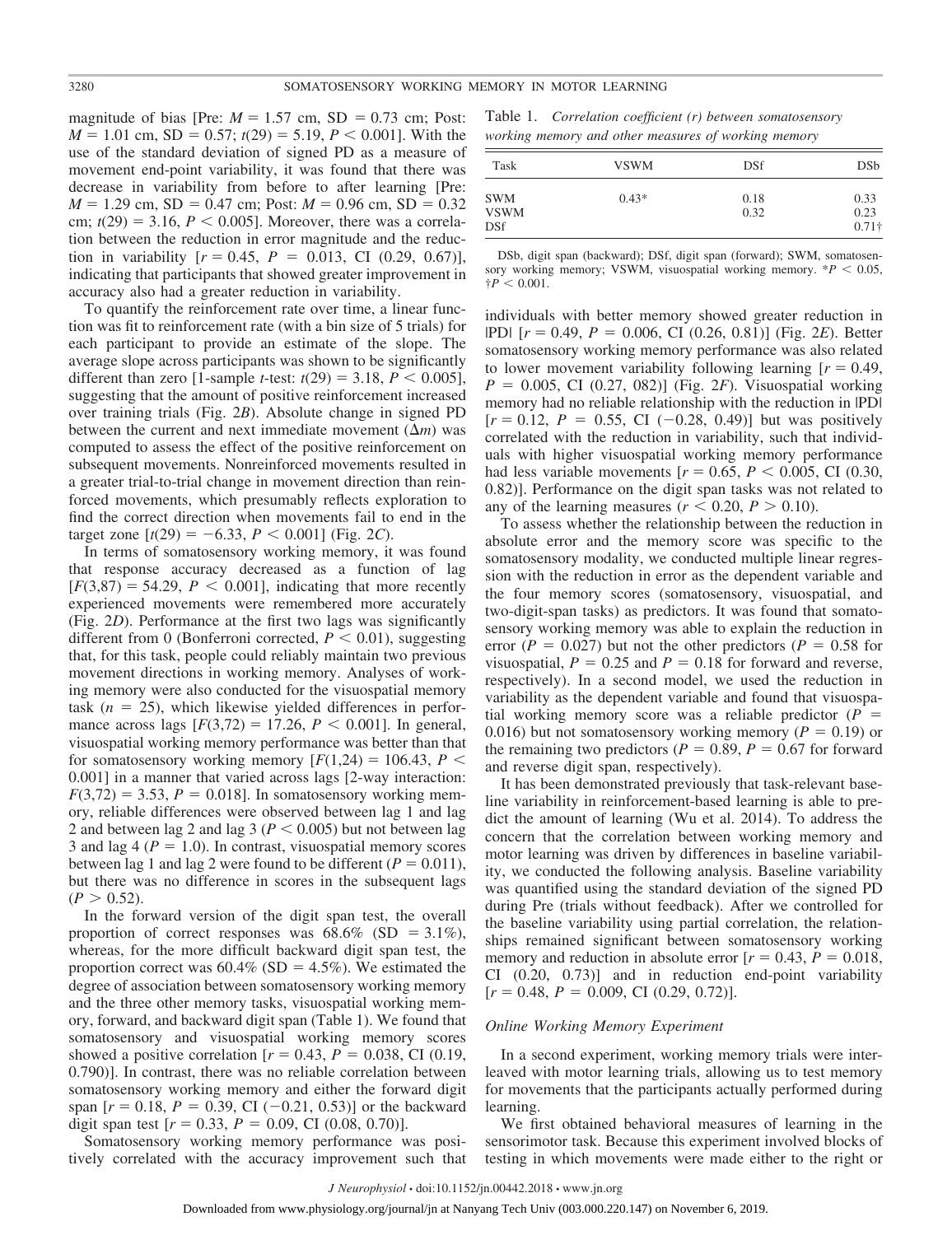the left of the workspace (with order balanced), we tested for the possibility of order effects on motor learning. The order in which participants experienced the two movement directions was not found to significantly affect the overall amount of learning in either direction as assessed using the total number of reinforced movements  $[t(29) = -0.42, P = 0.67]$ , the  $|AD|$ measured during the last block of training trials  $[t(29) =$  $-1.72$ ,  $P = 0.1$ ], and during Post  $[t(29) = 0.68, P = 0.52]$ . We examined differences in learning performance between movements in the left and right workspace. There was no reliable difference in terms of accuracy during the last block of learning  $[t(29) = 1.02, P = 0.31]$  or during Post  $[t(29) = -1.19, P =$ 0.08] between the two directions. We found a reliable difference in terms of total reinforced trials  $[t(29) = -2.87, P =$ 0.005], indicating that movements on the left were overall less successful  $(M = 82.4, SD = 24.5)$  than on the right  $(M = 103.3, SD = 32.7)$ . In subsequent analyses, the behavioral measures of learning for the individual participants were averaged across the two reaching directions. The mean movement distance traveled toward the hidden arc was 20.06 cm  $(SD = 5.4 \text{ cm})$ . Because the target arc was invisible throughout training, it is possible that differences in the extent of reaching and movement speed might have an effect on the overall accuracy. Taking together the data from all participants, we found that neither movement distance  $(r = 0.02, P = 0.92)$  nor speed  $(r = 0.02, P = 0.07)$  influenced the  $|AD|$ .

Figure 3, *A* and *B*, shows the movement accuracy as defined by the |AD| and reinforcement rate. The AD at maximum speed was significantly correlated with the AD at the movement end point  $(r = 0.82, P < 0.001)$ , as well as with the PD measured at movement end point  $(r = 0.49, P < 0.001)$ . To assess whether there was learning, a linear function was fit to the |AD| over all training trials for each participant to provide an estimate of the learning slope. We took this approach rather than measuring differences between baseline and posttest movements because in the present experiment there was no actual target defined until its direction was set on or about *trial 16*, based on each individual participant's movement direction. We found that the average slope across participants was significantly different than 0, indicating that the error magnitude decreased over training trials  $[t(29) = -3.17, P \le 0.01]$ .

Figure 3*B* shows that average reinforcement rate (with a bin size of 5 trials) across participants increased over the course of learning [1-sample *t*-test,  $t(29) = 2.17$ ,  $P = 0.022$ ]. It was further found that participants that received more total reinforcement typically had less variable  $[r = -0.46, P = 0.011,$ CI  $(-0.70, -0.12)$ ] and more accurate movements (smaller  $|AD|$  [ $r = -0.50$ ,  $P = 0.005$ , CI (-0.73, -0.21)] during Post trials without positive feedback. In addition, participants that made more accurate movements during Post trials also produced less variable movements  $[r = 0.78, P < 0.0001, C]$ (0.59, 0.89)]. As with the offline sensorimotor task, more positive reinforcement was associated with a smaller magnitude of change in movement direction  $(\Delta m)$  in the next immediate trial  $[r = -0.89, P < 0.0001, C1 (-0.91, -0.75)],$ consistent with the idea that positive reinforcement reduces trial-to-trial variability.

Average proportions of correct responses for lag 1 and lag 2 test were  $M = 76.1\%$  (SD = 1.9%) and  $M = 71.8\%$  $(SD = 2.2\%)$ , respectively, where 50% denotes chance level. No significant difference was observed in overall working memory performance between lag 1 and lag 2  $[t(29) = 1.52, P = 0.16]$  or between the movement direction tested first and the one that was tested second  $[t(29) = 1.62]$ ,  $P = 0.15$ . Average memory performance for movements in the right and left workspace was  $M = 77.6\%$  (SD = 9.9%) and  $M = 70.5\%$  (SD = 11.7%), and the difference was reliable  $[t(29) = 2.73, P = 0.02]$ . We investigated whether longer/shorter movements were better remembered as follows. For each subject, all memory trials were grouped according to the extent of the seed movement using median split. A similar analysis was performed to examine whether movement speed influenced memory performance. It was found that there was no reliable difference in memory performance between seed movements that were long and short  $[t(865) = 0.11, P = 0.43]$ nor between seed movements that were fast and slow  $[t(865) = 0.41, P = 0.96]$ . This suggests that the average memory score is insensitive to both movement extent and speed.

An overall measure of working memory performance was computed for each participant as the mean proportion of correct answers combining both lags and workspaces. This approach was adopted because there was no significant difference in online working memory performance between lag 1 and lag 2 or between the movement direction tested first and the one that was tested second  $(P > 0.10$ , respectively). Subsequently we assessed the relationship between performance during training and online working memory. The working memory score was found to be reliably associated with the total number of reinforced movements  $[r = 0.47, P = 0.009, CI (0.19, 082)]$  (Fig. 3*C*). Participants with higher working memory scores also achieved better asymptotic performance as indicated by smaller |AD| in the last block of training  $[r = -0.41, P = 0.039, CI (-0.64,$  $-0.072$ ].

By interleaving the working memory task with training movements, we were able to evaluate possible differential effects on memory of making movements that successfully ended in the target zone (reinforced movements) and those that missed the target and did not receive reinforcement. Figure 3*D* shows the working memory score for each lag according to whether the corresponding seed movement was successful or not. It can be seen that for both lags memory was better when tests involved successful seed movements than when seed movements were not reinforced  $[F(1,29) = 6.08, P = 0.019]$ , and this was not different across lags  $[F(1,29) = 0.153, P =$ 0.68].

The presence of a working memory test interleaved between two consecutive training trials may affect the movement trial immediately following it. For example, it is possible that the movement direction deviates more from the target zone following a working memory test but in a certain AD. To investigate this possibility, we quantified the change in direction  $(\Delta m)$  when working memory trial intervened between trial  $n$  and  $n + 1$ , in cases when trial  $n$  was reinforced and not reinforced. Figure 3*E* shows that reaching movement deviated more following a working memory test but only when the present trial *n* was reinforced [2-way interaction:  $F(1,29) = 33.11$ ,  $P <$ 0.0001]. Post hoc analyses showed that the effect of the memory task on  $\Delta m$  was greater following a successful trial ( $P < 0.001$ ) than an unsuccessful trial  $(P = 0.351)$ . We also found that this additional amount of change in movement direction after a work-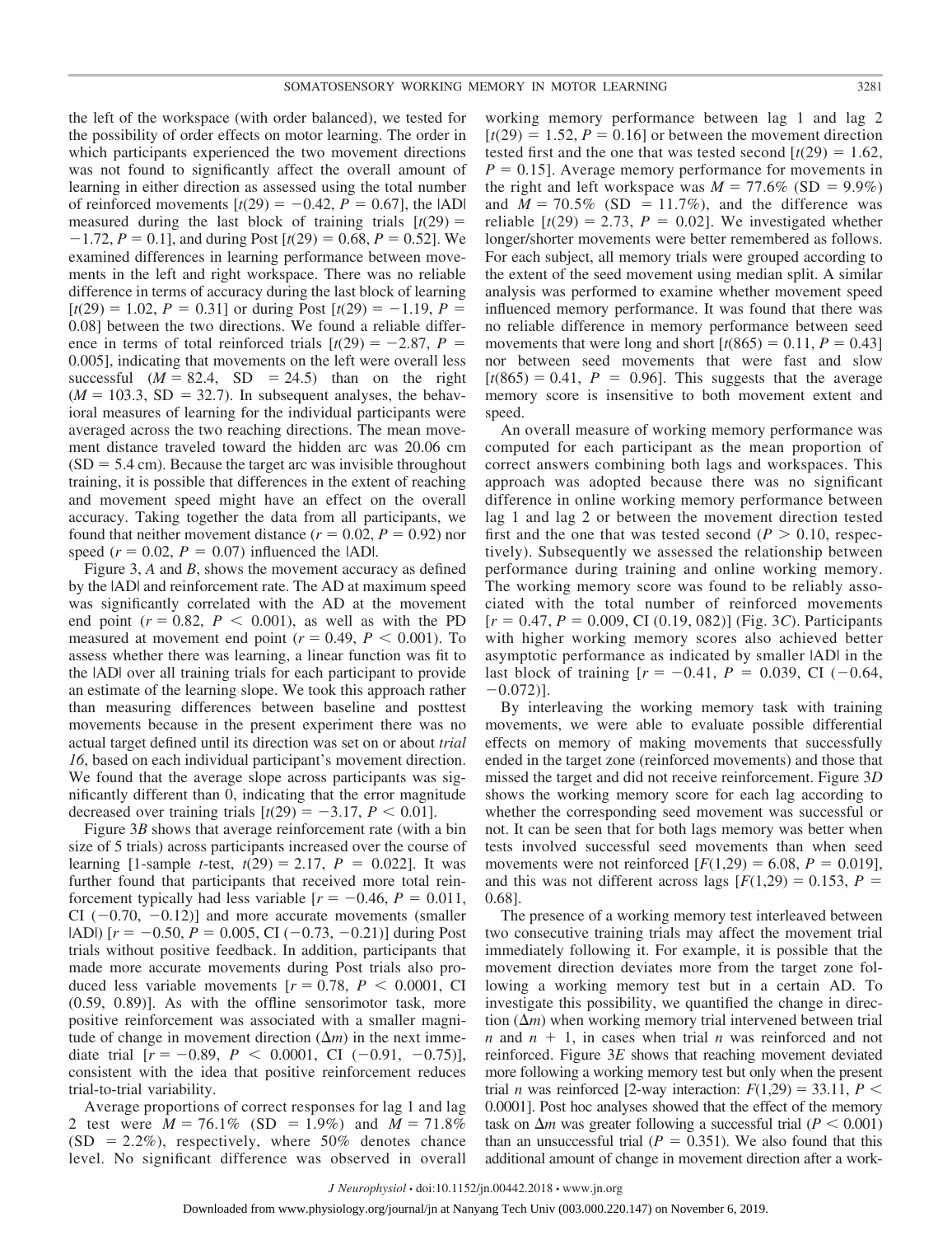

Fig. 3. Online working memory experiment. *A*: participants showed learning as indicated by a reduction in angular deviation (|AD|). *B*: reinforcement rate increased over trials. *C*: participants with better working memory learned more as shown by a greater number of reinforced trials. *D*: successful movements were remembered better. *E*: presence of a working memory test resulted in an increase in directional change in the following trial but only when the preceding trial was successful. *F*: participants with better working memory show smaller changes in movement direction following memory tests, indicating that the working memory trials disrupted the learning less. *G*: participants correctly based their memory test responses on the appropriate seed (reference) movement. For each participant, model responses were computed based on lag 1 or lag 2 movements, and these were then matched to participant's actual responses (indicated by the bar height). *H*: following a working memory test, movements were biased away from the participants' judgments (verbal responses) of the memory test direction but were not affected by the actual trajectory rotations.

ing memory test,  $\Delta m_{\text{WM}} - \Delta m_{\text{nowM}}$ , was negatively correlated with the working memory score  $[r = -0.48, P = 0.008, CI$  $(-0.72, -0.16)$ ]; that is, participants who had higher working memory test scores were affected less (Fig. 3*F*).

In the offline experiment, the capacity of the somatosensory working memory was found to be roughly two items. In the online experiment in which participants were tested using their own movements, memory performance of each lag was reliably greater than chance level, suggesting that they were able to remember two movements as well [1-sample *t*-test,  $t(29) = 11.91, P < 0.001 \text{ and } t(29) = 10.51, P < 0.001$ ]. Because the working memory test in the present study made use of the participant's own movements, it was not possible to control for the angular differences between two consecutive movements, one of which may serve as the seed movement for the working memory test. Accordingly, we asked whether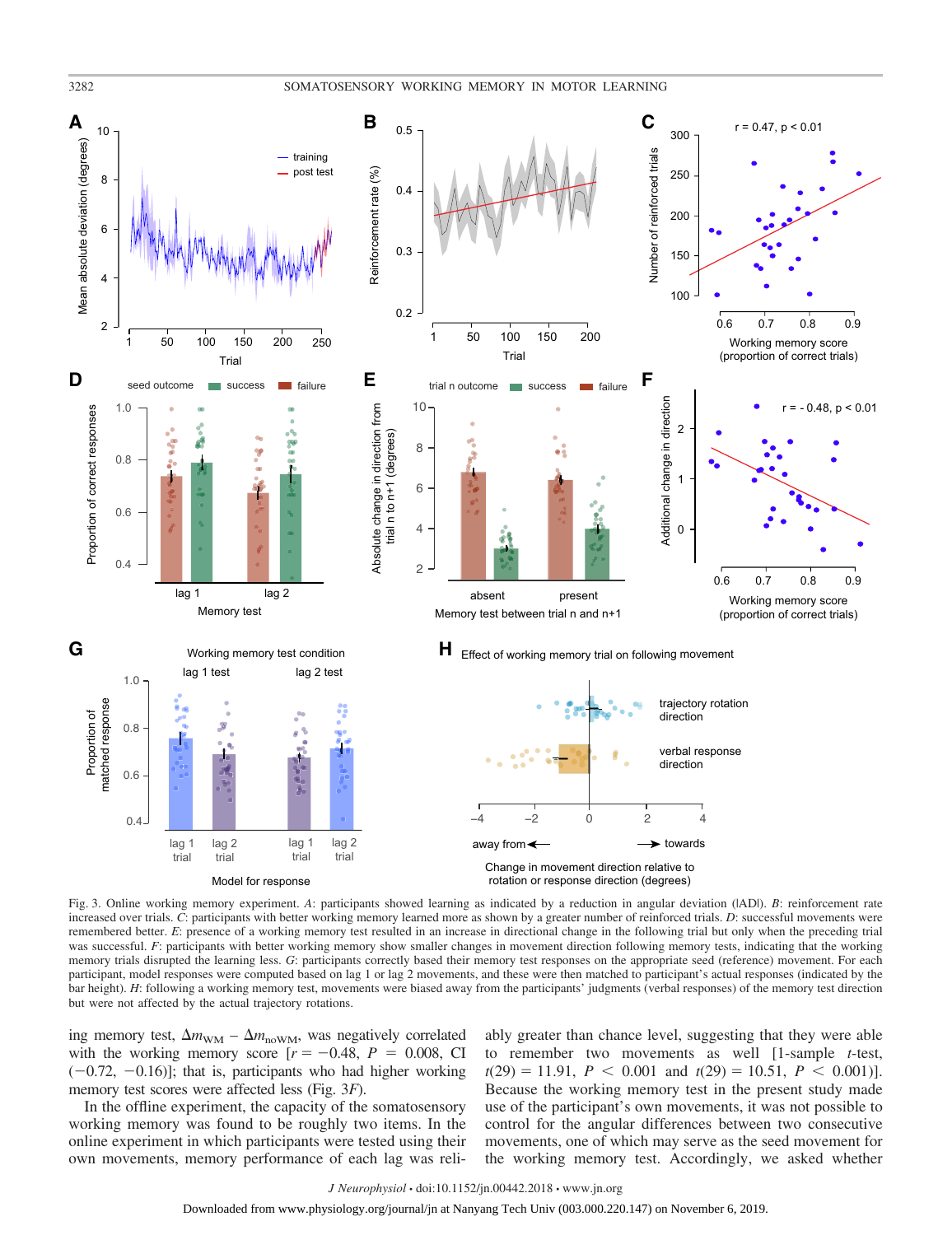participants were using the actual seed movement information, in particular, when doing the lag 2 working memory tests. To assess whether this was the case, we examined participants' responses on the subset of lag 2 memory trials for which the correct answer would be different if participants in fact were using the lag 2 vs. the lag 1 movement as the reference for their judgements. For every participant, we computed the proportion of answers that matched the lag 2 reference answer and the proportion of answers that matched the lag 1 reference answer. Similar analysis was also done for the working memory lag 1 test in which the wrong reference in this context was the movement performed two trials before. It was found that participants' answers matched more often the answers that would be expected if they were basing their response on the actual seed movement than if they based it on the wrong movement (Fig. 3*G*)  $[F(1,29) = 16.87, P \le 0.005]$ , and the pattern was the same for both lags  $[F(1,29) = 0.99, P = 0.34]$ . This result suggests that participants were capable of basing their answers on the correct reference (seed) movements as instructed and not simply substituting as a basis for judgement with the wrong movements.

Finally, we assessed whether the change in direction following a working memory test was influenced by either the rotation direction used in the working memory trial (left or right) or by the direction indicated in the participants' response. Figure 3*H* shows the pattern of the signed directional change immediately after a working memory test. The top bar shows the change in direction relative to the direction of the memory test in which a positive value means that the movement direction is biased toward the direction of the rotation in the memory test. The bottom bar shows the change in direction relative to participant's judgement. The negative value means the movement is biased in a direction opposite to participant's verbal response. It is seen that the movement direction following the working memory trial was opposite to the participant's judgement, regardless of whether the response was correct or not [1-sample *t*-test,  $t(29) = 9.22$ ,  $P < 0.005$ ]. This suggests that the participant's perceptual judgment introduced a bias in planning the direction of the subsequent movement.

# **DISCUSSION**

The present studies demonstrated a relationship between sensory working memory and reinforcement-based motor learning. The sensorimotor learning task was based on a reinforcement learning paradigm in which participants made arm movements to unseen targets, and, when the movement ended within the target zone, participants received positive feedback as reinforcement to enable learning. In each experiment, we observed an improvement in movement accuracy over the course of training, which was also reflected in an increase in reinforcement rate. Somatosensory working memory was assessed using participants' judgements of the direction of passive displacements of the arm. In one experiment, memory tests and learning were performed separately in time. In the other, memory tests and learning trials were interleaved such that the memory tests probed the participants' memory for the movements they performed themselves in the context of learning. In both studies, we found that people with better somatosensory working memory learned more. The experiment involving interleaved memory and learning trials enabled

us to examine the contribution of positive feedback to working memory performance. It was found that successful trials, that is, trials that received positive reinforcement, were better remembered.

# *Somatosensory Working Memory Predicts Human Motor Learning*

The term somatosensory working memory is used in the present study to refer to recognition memory and decision making for arm configurations associated with reaching movements. Prior work in both humans and nonhuman primates has documented instances of working memory in the somatosensory domain. Such studies have often involved the use of tactile discrimination tasks in which, for example, one has to make judgments about the shape of an object (Kaas et al. 2007; Stoeckel et al. 2003), compare two sets of vibratory stimuli (Preuschhof et al. 2006; Romo et al. 1999), or recognize patterns by tracing lines in the absence of vision (Fiehler et al. 2008).

Other studies have documented aspects of somatosensory working memory with tasks that involve limb displacement. For example, the participant's arm was passively displaced by the experimenter to a target location, and the task was to reproduce the movement to the same location (Chapman et al. 2001; Goble et al. 2006; Jones and Henriques 2010). When a delay was introduced between the passive presentation and participant's reproduction, reaching was less accurate than immediate reaching, suggesting that short-term sensory memory decays over time. The present study also found that somatosensory working memory accuracy decreased for movements that were presented longer ago (at longer lags). In both experiments in the present data set, participants could reliably retain at least two prior movements in memory.

Individual differences in somatosensory working memory performance were found to correlate with the amount of reinforcement motor learning. This is consistent with previous work demonstrating a link between sensory working memory and visuomotor adaptation (Anguera et al. 2010; Christou et al. 2016). In another demonstration of this same relationship, when subjects perform a secondary task that depletes spatial working memory capacity, subsequent visuomotor adaptation is also impaired (Anguera et al. 2012). Likewise, in reinforcement learning, it has been shown that the use of a secondary task impairs learning (Codol et al. 2018; Holland et al. 2018). Taken together, those findings are consistent with the idea that working memory is involved in motor learning.

Is the memory involved in motor learning specific to the somatosensory domain, or is it a general memory capacity? To answer this question, we assessed whether other types of working memory might account for the individual differences in learning that were observed. To do this, a series of control tasks were used that involved visuospatial or verbal working memory. The forward and backward digit span tasks tested for the possibility that memory performance and possibly motor learning were related to verbal memory capacity. The visuospatial working memory task tested for the possibility that, although there was no explicit visual target, learning performance involved visuospatial information. Our results showed that motor learning was not related to digit span memory. In contrast, visuospatial working memory was reliably correlated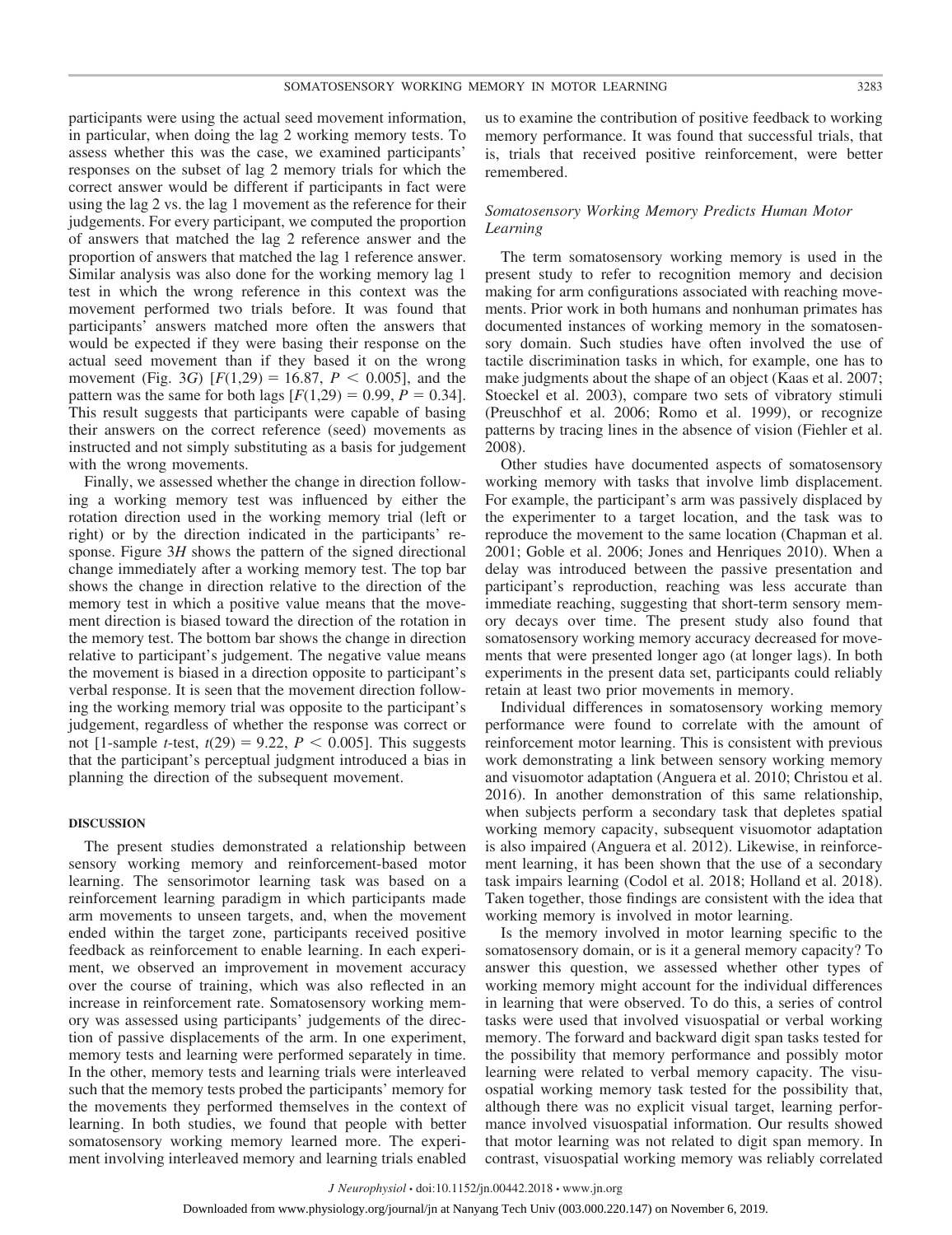with a reduction in movement variability but not to measures of improved movement accuracy. This suggests that reinforcement-based motor learning may contain several components, such as reduction of error and reduction of variance, which proceed in parallel but may be driven by different processes and thus differentially dependent on working memory. The contribution of working memory to the observed reduction in absolute movement error was specific to the somatosensory domain. The reduction in movement variability is likely to entail more general memory processes, as it is reliably associated with both visuospatial and somatosensory working memory. Such domain-general memory capacities have been found in other studies, for example, in tasks that tap into both verbal and visuospatial working memory (Bo et al. 2011; Kane et al. 2004).

# *Working Memory and Positive Reinforcement*

In the present work, both experiments showed that movement accuracy increased over the course of learning. Positive reinforcement was shown to promote learning in terms of improvement in movement accuracy (less absolute error) and reduction in movement variability. In addition, trial-to-trial movement variability was influenced by reinforcement, with unsuccessful trials resulting in larger changes in movement direction, as was observed previously (Pekny et al. 2015; Sidarta et al. 2016).

If somatosensory working memory contributes to motor learning, are all movements equally well remembered? This issue was addressed in the present studies using a motor learning task in which, at pseudorandom intervals during training, a working memory test was delivered that tested how well participants remembered their own past movements. Specifically, we presented a participant's own movement with either a rightward or leftward deflection. This online task presumably draws on the natural learning situation in which one keeps track of prior somatosensory states. By deflecting the movement, we also probed participants' ability to make a perceptual judgment associated with their own actions by comparing test displacements with the information held in the somatosensory working memory.

Somatosensory working memory scores during motor learning were found to be higher for movements that received positive feedback (Fig. 3*D*). This finding, in conjunction with the observation that working memory for movements is limited to roughly two items, suggests that the nervous system deals with this limitation by prioritizing the retention of successful movements.

Memory bias toward rewarded movements may be due to factors such as attention, saliency, or the arousing effects of reinforcement that the participant received when movements were successful. This result forms part of an increasing body of evidence documenting that memory is enhanced for items or events associated with reward. Electrophysiological studies in nonhuman primates have found that reward influences neuronal discharge in areas of prefrontal cortex that are known to be implicated in working memory. Activity in a subset of dorsolateral prefrontal neurons was found to be modulated by reward of previously performed memory-guided saccades (Leon and Shadlen 1999; Tsujimoto and Sawaguchi 2004). Reward was also observed to modulate performance in a spatial memory

task such that the discharge pattern of neurons in ventrolateral prefrontal cortex was associated with both spatial cues and reward (Kennerley and Wallis 2009). The influence of reward on memory in these cases may be driven by projections of midbrain dopaminergic neurons to prefrontal cortex as shown by prior anatomical studies in nonhuman primates (Gaspar et al. 1992; Williams and Goldman-Rakic 1998). Similar influences of reward on memory are found in visual and auditory working memory in humans. Performance of visual working memory is modulated by reward, and activity in prefrontal cortex is correlated with reward value (Gong and Li, 2014; Klink et al. 2017; Krawczyk et al. 2007). On the basis of functional connectivity analyses involving auditory cortex, prefrontal cortex, and ventral striatum, pleasurable music is thought to be encoded more strongly in auditory working memory (Zatorre and Salimpoor 2013).

Previously, Pekny et al. (2015) and Holland et al. (2018) investigated trial-to-trial changes in movement direction in a reinforcement learning task as a function of the history of prior rewards. In each paper, the authors computed the difference in movement direction between a particular trial and the immediately preceding trial, as a function of the sequence of rewards going back as far as three preceding trials. It was found that the memory for a sequence of rewards influences the change in movement direction on the present trial. It is possible that the change in direction is due to memory decay with increasing distance from the last successful trial, which would be consistent with the lag effect on memory seen in the present study (Fig. 2*D*). An alternative possibility is that the increase in variability following a string of unsuccessful movements reflects an exploration strategy or a combination of memory decay and exploration.

It was observed that the online working memory tests presented during learning increased the variability of the next reaching movement, but people with better working memory performance were less affected. To better understand the nature of this effect, we examined whether the subsequent change in movement direction followed the direction of the rotation introduced by the robot or the direction indicated in the participant's verbal response. We found that the reaching direction did not shift toward the rotation direction presented in the memory test. Instead, it was biased in a direction opposite to participants' judgements, which may indicate an attempt to correct for the presumed direction of rotation (Fig. 3*H*). Because the online task required participants to make a perceptual judgment, this finding is consistent with the idea that the perceptual judgment appeared to introduce a bias in planning the next immediate movement. Such finding may be due to a top-down influence on the motor system by the prefrontal neurons (Cisek 2007).

Recent work in reinforcement-based motor learning has focused on the involvement of awareness, exploration, and explicit processes (Cashaback et al. 2017; Codol et al. 2018; Holland et al. 2018; Manley et al. 2014; McDougle et al. 2016; Pekny et al. 2015; Therrien et al. 2016), both in clinical and healthy populations, as well as in learning-related brain plasticity (Sidarta et al. 2016). Several of these studies incorporate a reward zone that shifts either gradually (Holland et al. 2018; Pekny et al. 2015) or dynamically based on the performance in previous trials (Therrien et al. 2016). In contrast, the size and position of the reinforced direction in the present study were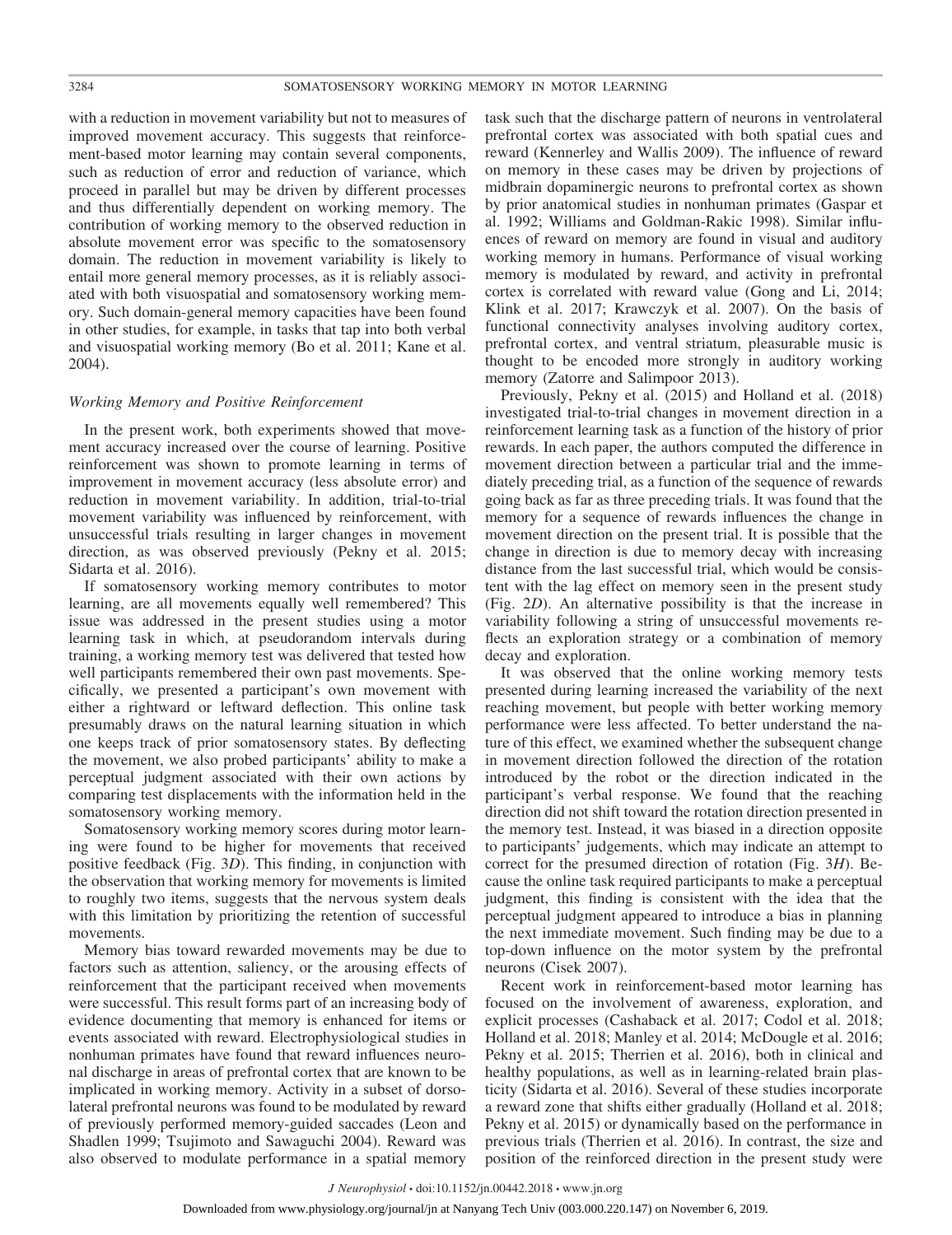fixed. The advantage of using a constant target width is the consistency of the environment (and task demand) across blocks and, accordingly, the ability to interpret differences in variables such as movement accuracy or the number of reinforced trials with respect to a common reference.

It is possible that the role of working memory is different for a fixed vs. rotated reward zone. Specifically, previous work showed that spatial working memory capacity predicts explicit visuomotor adaptation (Christou et al. 2016) and that learning to aim to a shifting reward zone is dominated by explicit processes (Codol et al. 2018; Holland et al. 2018). Therefore, one might expect that a shifting reward zone involves visuospatial working memory components. However, in the present paradigm, there was an average initial bias before learning (average magnitude  $= 1.57$  cm), and the magnitude of the bias significantly reduced following learning. To correct for the bias, participants may rely on spatial rotation, which implies that this fixed target paradigm may share some features with a shifting reward zone.

# *Potential Neural Bases of Somatosensory Working Memory in Human Motor Learning*

Although previous studies have suggested that the dorsolateral prefrontal cortex is implicated in visuospatial working memory in human motor learning (Seidler et al. 2012), the neural substrates of somatosensory working memory for limb configuration in relation to motor learning are less certain. With the use of a sensorimotor learning task similar to that in the present study, it was found that learning-related changes in resting-state function connectivity involved second somatosensory cortex, the right supramarginal gyrus, and right BA  $9/46v$ (Sidarta et al. 2016). These areas are known to be interconnected anatomically. Specifically, studies in nonhuman primates have identified bidirectional projections linking areas PF and PFg in the inferior parietal lobe (supramarginal gyrus in humans), the parietal operculum, and ventral area 46 below the principal sulcus (Gerbella et al. 2013; Petrides and Pandya 2002; Preuss and Goldman-Rakic 1989). Indeed area 9/46v is the only region in prefrontal cortex to project to hand area structures in cortical motor areas, specifically to ventral premotor cortex and pre-smooth muscle actin (Lu et al. 1994; Luppino et al. 1993). In other primate studies, second somatosensory cortex, ventral premotor cortex, supplementary motor area, and the lateral prefrontal cortex have been shown to be involved in somatosensory memory and decision-making tasks involving vibrotactile stimuli (Romo et. al. 1999, 2002, 2004). These findings suggest that lateral prefrontal cortex may be involved in online guidance of reaching movements (Goldman-Rakic 1996) by providing motor areas with sensory information stored in working memory.

One potential limitation of the present work is that baseline assessment of participants' somatosensory acuity was not performed. It is possible that the perceptual acuity may have an effect on our estimate of memory performance. Nevertheless, regardless of whether memory items were spaced far apart (10° spacing, as in the offline task) or close together  $(5^{\circ}, \text{ as in the})$ online task), memory performance was able to predict learning. This suggests that the memory tasks capture a type of memory that is largely invariant to spatial scale. Presumably, this in turn makes it less likely that somatosensory acuity influences working memory estimates.

In conclusion, two experiments are presented here that provide evidence for the idea that somatosensory working memory supports reinforcement-based motor learning in humans. In the future, it would be desirable to directly modulate neural activity in areas in frontal and prefrontal cortex that contribute to working memory to assess their individual contributions to human motor learning.

# **ACKNOWLEDGMENTS**

We thank David St-Amand and Katrine Bergeron for assistance.

#### **GRANTS**

This work was supported by the National Institute of Child Health and Human Development R01 HD075740, Les Fonds Québécois de la Recherche sur la Nature et les Technologies, Québec (FQRNT), and the Natural Sciences and Engineering Research Council of Canada (NSERC).

# **DISCLOSURES**

No conflicts of interest, financial or otherwise, are declared by the authors.

# **AUTHOR CONTRIBUTIONS**

A.S. performed experiments; A.S. analyzed data; A.S., F.v.V., and D.J.O. interpreted results of experiments; A.S. prepared figures; A.S., F.v.V., and D.J.O. drafted manuscript; A.S., F.v.V., and D.J.O. edited and revised manuscript; A.S., F.v.V., and D.J.O. approved final version of manuscript.

#### **REFERENCES**

- **Abe M, Schambra H, Wassermann EM, Luckenbaugh D, Schweighofer N, Cohen LG.** Reward improves long-term retention of a motor memory through induction of offline memory gains. *Curr Biol* 21: 557–562, 2011. doi[:10.1016/j.cub.2011.02.030.](https://doi.org/10.1016/j.cub.2011.02.030)
- **Anguera JA, Reuter-Lorenz PA, Willingham DT, Seidler RD.** Contributions of spatial working memory to visuomotor learning. *J Cogn Neurosci* 22: 1917–1930, 2010. doi[:10.1162/jocn.2009.21351.](https://doi.org/10.1162/jocn.2009.21351)
- **Anguera JA, Bernard JA, Jaeggi SM, Buschkuehl M, Benson BL, Jennett S, Humfleet J, Reuter-Lorenz PA, Jonides J, Seidler RD.** The effects of working memory resource depletion and training on sensorimotor adaptation. *Behav Brain Res* 228: 107–115, 2012. doi[:10.1016/j.bbr.2011.11.040.](https://doi.org/10.1016/j.bbr.2011.11.040)
- **Bernardi NF, Darainy M, Ostry DJ.** Somatosensory contribution to the initial stages of human motor learning. *J Neurosci* 35: 14316 –14326, 2015. doi[:10.1523/JNEUROSCI.1344-15.2015.](https://doi.org/10.1523/JNEUROSCI.1344-15.2015)
- **Bo J, Seidler RD.** Visuospatial working memory capacity predicts the organization of acquired explicit motor sequences. *J Neurophysiol* 101: 3116 – 3125, 2009. doi[:10.1152/jn.00006.2009.](https://doi.org/10.1152/jn.00006.2009)
- **Bo J, Jennett S, Seidler RD.** Working memory capacity correlates with implicit serial reaction time task performance. *Exp Brain Res* 214: 73-81, 2011. doi[:10.1007/s00221-011-2807-8.](https://doi.org/10.1007/s00221-011-2807-8)
- **Brashers-Krug T, Shadmehr R, Bizzi E.** Consolidation in human motor memory. *Nature* 382: 252–255, 1996. doi[:10.1038/382252a0.](https://doi.org/10.1038/382252a0)
- **Cashaback JGA, McGregor HR, Mohatarem A, Gribble PL.** Dissociating error-based and reinforcement-based loss functions during sensorimotor learning. *PLOS Comput Biol* 13: e1005623, 2017. doi[:10.1371/journal.pcbi.](https://doi.org/10.1371/journal.pcbi.1005623) [1005623.](https://doi.org/10.1371/journal.pcbi.1005623)
- **Chapman CD, Heath MD, Westwood DA, Roy EA.** Memory for kinesthetically defined target location: evidence for manual asymmetries. *Brain Cogn* 46: 62– 66, 2001. doi[:10.1016/S0278-2626\(01\)80035-X.](https://doi.org/10.1016/S0278-2626(01)80035-X)
- **Christou AI, Miall RC, McNab F, Galea JM.** Individual differences in explicit and implicit visuomotor learning and working memory capacity. *Sci Rep* 6: 36633, 2016. doi[:10.1038/srep36633.](https://doi.org/10.1038/srep36633)
- **Cisek P.** Cortical mechanisms of action selection: the affordance competition hypothesis. *Philos Trans R Soc Lond B Biol Sci* 362: 1585–1599, 2007. doi[:10.1098/rstb.2007.2054.](https://doi.org/10.1098/rstb.2007.2054)